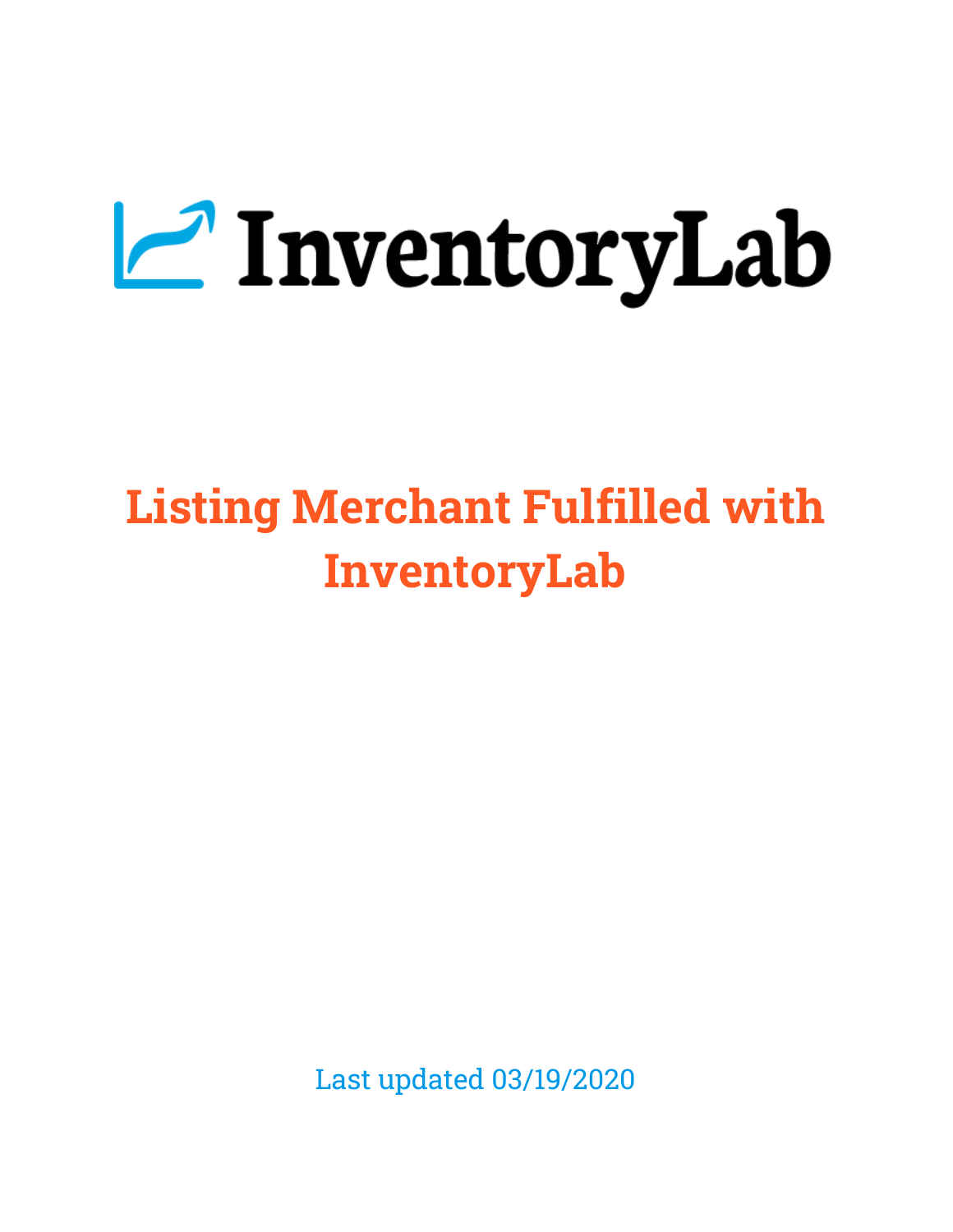# **General Information**

Due to the recent COVID-19 Pandemic, Amazon restricted items that can be shipped to their fulfillment centers until April 5th, 2020.

#### Amazon's Statement on the [Restriction](https://sellercentral.amazon.com/gp/help/help.html?itemID=GF37V7QBB8WSVF43&)

#### [InventoryLab's](https://support.inventorylab.com/hc/en-us/community/posts/360040597834-Temporary-change-in-FBA-policy-due-to-COVID-19) Posting in the Community Forums with links to [Support](https://support.inventorylab.com/hc/en-us/community/posts/360040597834-Temporary-change-in-FBA-policy-due-to-COVID-19) Articles

For FBA sellers, the only options were to hang on to the inventory until the restrictions were lifted, or list them as Merchant Fulfilled (MFN). This webinar goes into detail about how to list your items Merchant Fulfilled while using InventoryLab.

Here are some links to the areas we will be addressing in the webinar:

# **The Merchant Listing Versus FBA**

What is the difference? Informed.co has an article detailing this, [located here](https://www.informed.co/resources/fba-vs-mfn-which-fulfillment-option-is-better).

# **Creating your Merchant Fulfilled (MFN) Batch**

Quick Start Guide to [Creating](https://support.inventorylab.com/hc/en-us/articles/360044751834) the MFN Batch

How to Create a [Merchant](https://support.inventorylab.com/hc/en-us/articles/360011456254-How-to-Create-a-New-Batch-for-Listing-Merchant-Fulfilled-Inventory-Video-) Fulfilled Batch (Video)

# **Using Scout for MFN Fees**

You can use Scout (found under Research>Scout in Stratify) to find out the Merchant Fulfilled fees and net profit for your items:

#### Profit [Calculator](https://support.inventorylab.com/hc/en-us/articles/360000060473-Scout#h_a0ed1b5a-2c98-425e-941d-8822989f86a8) Settings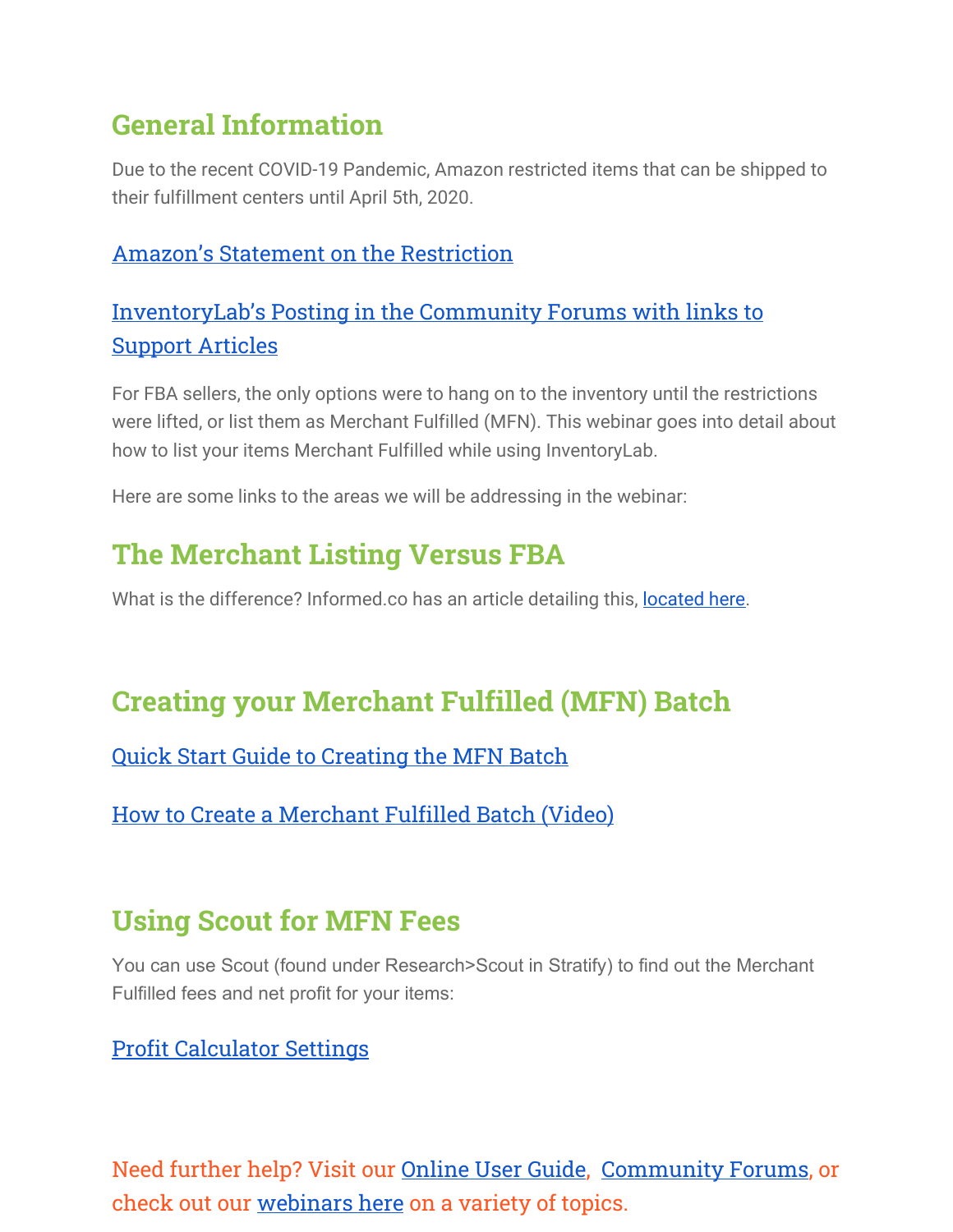# **Converting MSKUs from FBA to MFN (and vice versa)**

[Converting](https://support.inventorylab.com/hc/en-us/articles/115004979054-Converting-MSKUs-Between-Channels) MSKUs Between Channels

# **Seller Central Assistance**

Important [Reminders](https://sellercentral.amazon.com/gp/headlines.html?ref=nswg_scgw_9007200511085688098_1_nslp&id=9007200511085688098#9007200511085688098) When Fulfilling Your Own Orders Seller University - Setting up Shipping [Templates](https://sellercentral.amazon.com/learn/courses?ref_=su_course_accordion&moduleId=3&courseId=9&modLanguage=English&videoPlayer=youtube) (Video) Shipping Credits for [Individual](https://sellercentral.amazon.com/gp/help/help.html?itemID=201051980) Sellers Creating Shipping [Templates](https://sellercentral.amazon.com/gp/help/help.html?itemID=201834090&language=en_US&ref=efph_201834090_cont_G201841600) Seller [Fulfilled](https://sellercentral.amazon.com/gp/help/G201812230) Prime

# **FAQs**

#### **Can you give me the pros and cons of FBA versus MFN?**

Informed.co has an article that goes into this very topic, **located here**. The fee examples for FBA need to be updated but the general information is there to show you the major differences between them.

#### **Can I switch a batch from FBA to MFN?**

There's not a way to change the batch over from FBA to MFN, so you'll need to create a new batch and choose MFN this time around. We suggest using new MSKUs so you don't have to go through the process of converting existing MSKUs to MFN in Seller Central, and then back again when restrictions are lifted. Additionally, having separate MSKUs between your FBA and MFN items makes it easier to track profitability wise.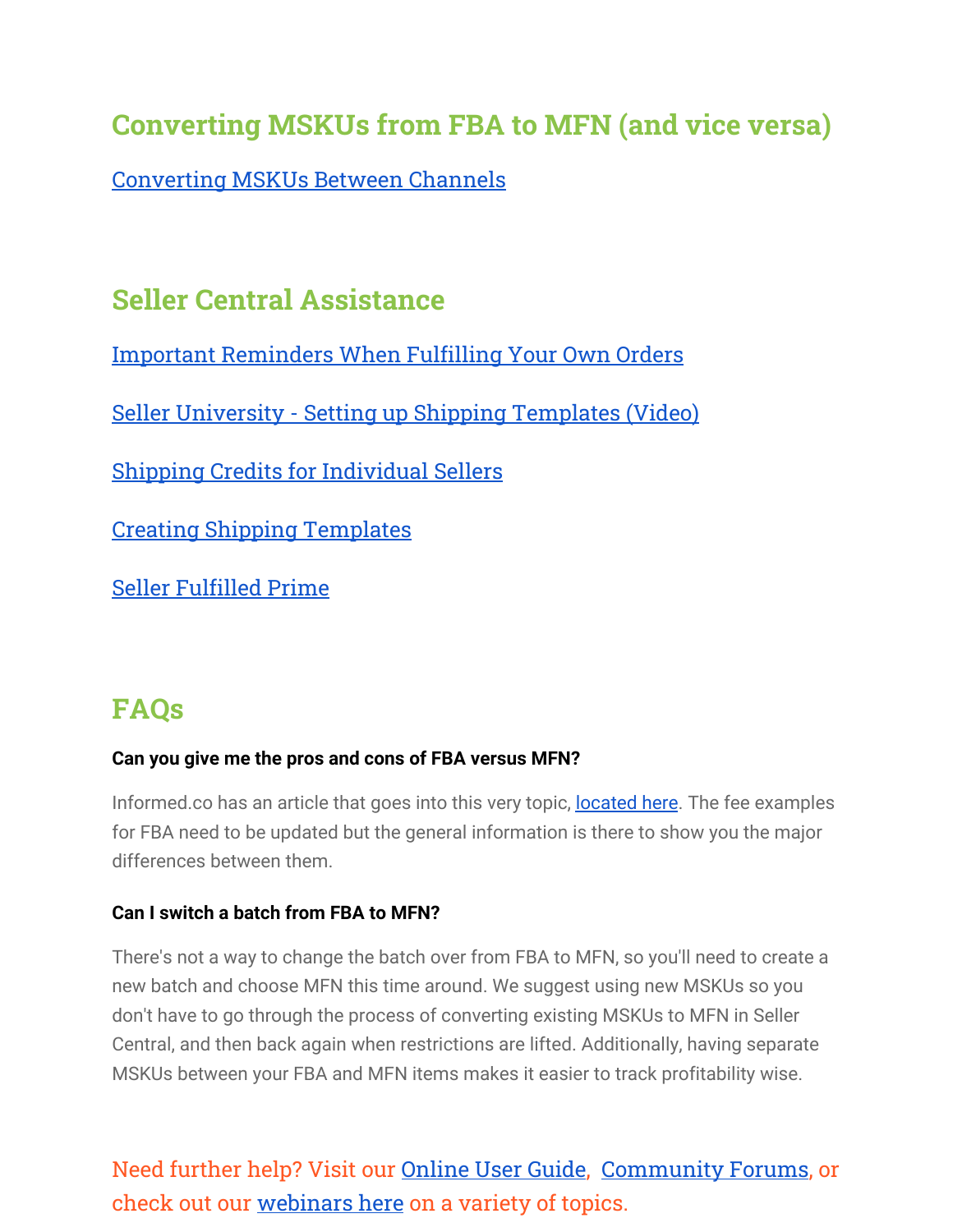However, if you do want to convert your MSKUs, you can use the buy list import feature to do this from an FBA closed batch.

- 1. Export the closed batch file for the FBA Batch
- 2. import the file into a MFN batch
- 3. When batch feeds are sent, Amazon will convert the MSKUs to MFN

You can also use the same process to create a batch for MFN using new MSKUs. When you import the closed FBA batch file, make sure that the MSKU field is left on "Select" during the import process:



This will generate new MSKUs for your MFN items.

#### **I pay for my shipping outside of Amazon. How can I get that information into the Merchant Sales easily?**

We have just the article you need! This walks you through step by step on the process of adding those costs to your sales.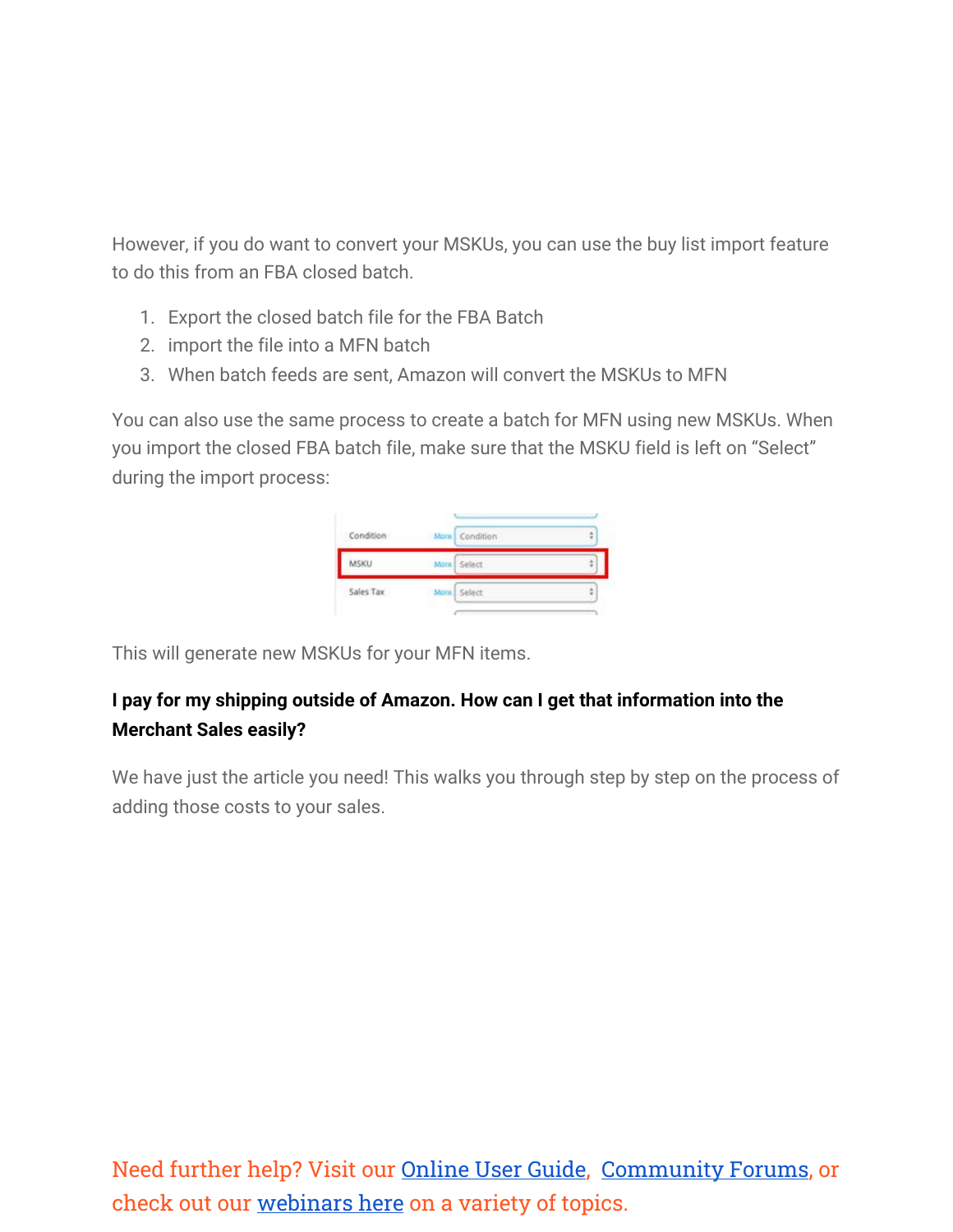## Adding [Merchant](https://support.inventorylab.com/hc/en-us/articles/360044774094-Add-Merchant-Fulfillment-Shipping-Costs-to-Merchant-Sales) Fulfilled Shipping Costs to Merchant Sales

#### **I have several different shipping templates for MFN items with Amazon - depending on the type and weight of the product. Is it possible to select the appropriate template when listing?**

Not now, but we have it as a suggestion to our developers, since we understand that this is a need for MFN items. You would need to make the choices manually in Seller Central. [This article in Seller Central](https://sellercentral.amazon.com/gp/help/G201841600) should help.

#### **How can I list my FBA now so that when the restrictions are lifted I can send them in quickly to Amazon?**

If you attempt to add an item to an FBA batch in InventoryLab that is not [deemed as](https://sellercentral.amazon.com/gp/help/GF37V7QBB8WSVF43) [essential,](https://sellercentral.amazon.com/gp/help/GF37V7QBB8WSVF43) you will receive an error message from Amazon stating the item is excluded from fulfillment.

When you add an item to an FBA batch, we communicate with Amazon via their MWS API in order to generate an FNSKU for the item. Since Amazon isn't allowing that information to go through for items that are non-essential items at the moment, they will immediately throw back an error and we cannot override them. Adding non essential items to an FBA batch will resume once Amazon removes the restrictions.

But, you can create your own buy list with the items so that when the restrictions are lifted you can easily create a batch from the list.